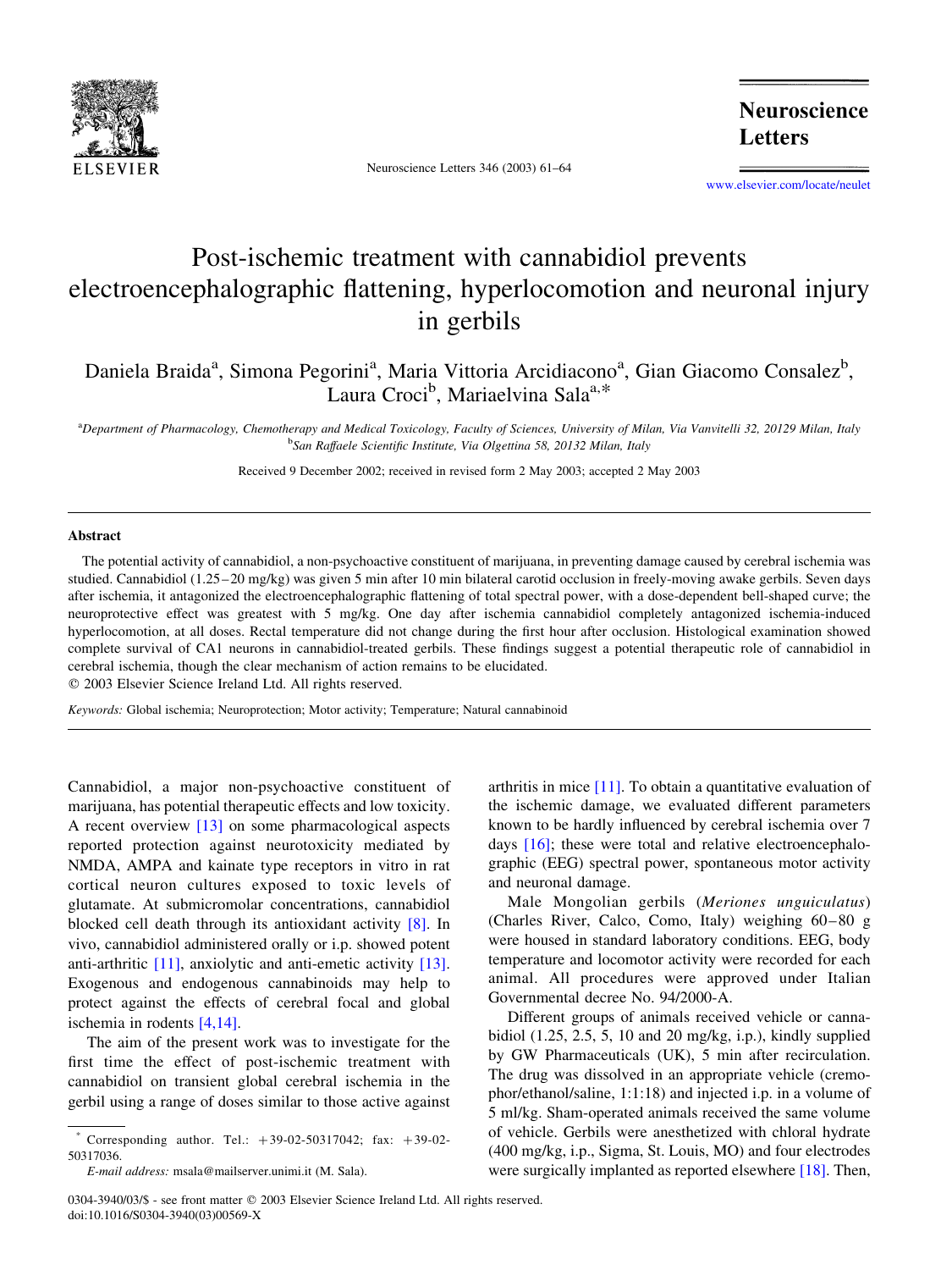1 week later, the animals were acclimatized in a soundattenuated Faraday chamber for 1 h a day for 3 days. Spectral powers between 0 and 25 Hz  $(0.2-4.0 \text{ Hz } \delta, 4.2-$ 8.0 Hz  $\theta$ , 8.2–13 Hz  $\alpha$ , 13.2–25 Hz  $\beta$ ) were recorded using a resolution of 0.2 Hz. The EEG recordings lasted 1 h and were made 1 h before, and then 1 h, 1, 3 and 7 days after ischemia induced by 10 min carotid occlusion. The ischemia was verified only qualitatively on paper by the complete flattening of the electroencephalogram. Each 1 h spectral power was calculated as the mean of six 1 min recordings taken at 10 min intervals. After basal EEG recording, each gerbil was again lightly anesthetized and body temperature was kept at  $37^{\circ}$ C throughout surgery with a heating lamp. Both common carotids were exposed for 10 min as previously described [\[4\]](#page-2-0). Rectal temperature was measured with a rectal thermistore probe three times (every 10 min) before induction of ischemia (basal) and again 30, 60, 90 and 120 min after recirculation, as previously described [\[18\]](#page-3-0).

Spontaneous motor activity was checked in an activity cage (Ugo Basile, Varese, Italy), as previously described [\[4\]](#page-2-0). Cumulative horizontal counts were recorded for 30 min, 1, 3, and 7 days after ischemia.

For histological determination, 7 days after the ischemic insult, three gerbils from the sham, vehicle and cannabidiol (5 mg/kg) groups were anesthetized and transcardially perfused with 4% formaldehyde. Brains were removed and paraffin-embedded. Five serial  $5 \mu m$  coronal sections were cut at the level of the hippocampus and stained with cresyl violet. Neurons with a normal appearance in the pyramidal cell layer of the CA1 sector were counted blind (from coded slides) in each section for each group.

Since ischemia-induced hyperlocomotion is maximal on day 1 after occlusion [\[4\]](#page-2-0) and the EEG power decrease may be related to pronounced damage of neurons on day 7 [\[16\]](#page-3-0). only findings obtained respectively 1 and 7 days after ischemia for spontaneous motor activity and EEG are shown.

In sham-operated gerbils the spectral power activity remained unchanged (Fig. 1). Vehicle-treated ischemic gerbils showed a decrease of 88% from the pre-ischemic value (Fig. 1A). When the mean total spectral power was plotted against the log of the cannabidiol doses, a parabola was obtained  $(r^2 = 0.99, P < 0.001)$ , the maximally effective dose being 5 mg/kg. Significant changes were found in the mean relative spectral power distribution in vehicle- and cannabidiol-treated ischemic groups (Fig. 1B,  $D$ ). The  $\delta$  frequency increased in vehicle- and cannabidioltreated groups at 10 and 20 mg/kg, with complete recovery at 1.25, 2.5 and 5 mg/kg. The  $\theta$  frequency did not change in any of the groups but complete recovery of  $\beta$  activity was seen in the cannabidiol 1.25, 2.5 and 5 mg/kg groups. The ischemia-induced  $\alpha$  decrease was not affected by cannabidiol. Body temperature did not significantly change in any group (data not shown).

There were marked differences between treatments in



Fig. 1. (A) Parabolic regression curve of total spectral power (mean  $\pm$ SEM), evaluated as the difference  $(\Delta\%)$  from the pre-ischemic value. (B,D) Cortically derived relative spectral power distribution in freely-moving awake gerbils 7 days after ischemia with increasing doses (log) of cannabidiol. (C) Effect of cannabidiol on spontaneous motor activity (mean  $\pm$  SEM) 1 day after ischemia evaluated for 30 min as the number of horizontal counts. The compound was given i.p. 5 min after 10 min bilateral carotid occlusion.  $N = 8$  for each group. \* $P < 0.05$ , \*\* $P < 0.01$ , \*\*\*P < 0.001 vs. sham-operated gerbils;  $\frac{4H}{H}P$  < 0.001 vs. all remaining groups (C) (ANOVA, Tukey's test).

spontaneous motor activity ( $P < 0.00001$ ) 1 day after ischemia (Fig. 1C). Vehicle-treated gerbils had a significant increase of mean horizontal counts while sham-operated animals did not. Cannabidiol at all tested doses antagonized the ischemia-induced hypermotility evaluated 1 day after ischemia, even if at the highest doses (10 and 20 mg/kg) the antagonism was not full.

Histological examination of the hippocampus showed a mean loss of 41% of neuronal cells in vehicle-treated gerbils, but complete recovery in the animals given cannabidiol 5 mg/kg (Table 1).

The present study demonstrates the neuroprotective effect of a non-psychoactive constituent of marijuana, cannabidiol, against ischemic damage, 5 mg/kg being the most effective dose. These findings agree with previous results in a rat stroke model in which i.v. cannabidiol before the onset of ischemia reduced infarct size by  $60\%$  [\[8\]](#page-3-0).

Severe interference with cerebral blood flow has a pronounced effect on electrical activity, which is reflected in

Table 1

Neuronal cell count 7 days after reperfusion in the  $CA<sub>1</sub>$  region of the hippocampus of sham-operated or ischemic gerbils treated with vehicle or cannabidiol (5 mg/kg, i.p.) 5 min after 10 min bilateral carotid occlusion

| Treatment                                       | Neuronal cells <sup>a</sup> (mean $\pm$ SEM) |
|-------------------------------------------------|----------------------------------------------|
| Sham-operated                                   | $319.40 \pm 15.63$<br>$187.00 \pm 29.10***$  |
| Vehicle $+$ ischemia<br>$Camabidiol + ischemia$ | $299.30 \pm 7.41$                            |

<sup>a</sup> Mean of five hippocampal sections from the same coronal plane for each animal. \*\*\* $P \le 0.001$  vs. sham-operated and cannabidiol groups (Tukey's test).  $N = 3$  for each group.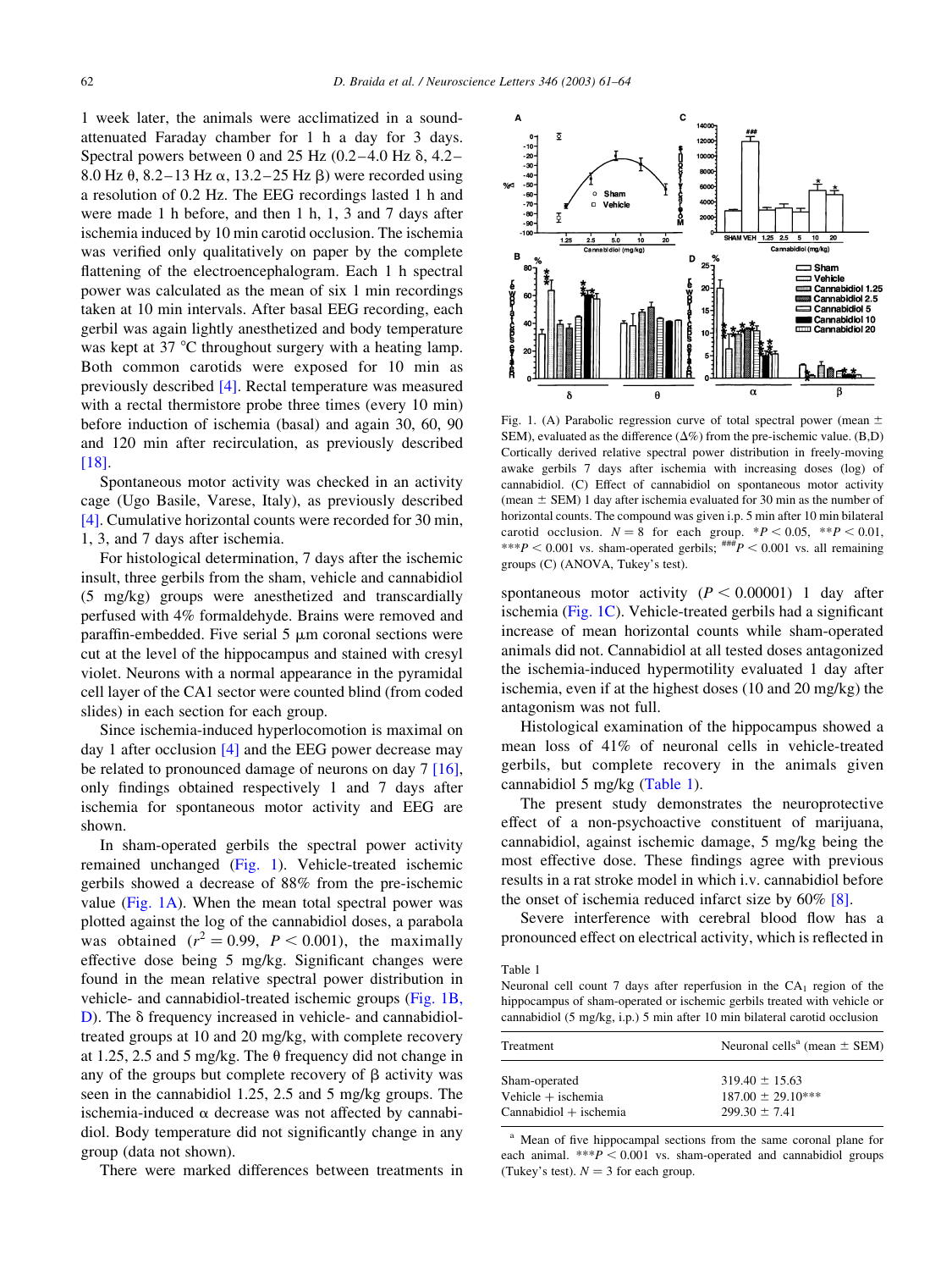<span id="page-2-0"></span>EEG flattening. Since the decrease in EEG power 7 days after ischemia may be related to severe neuronal damage (delayed death), these cells being replaced by astrocytes in the hippocampal sub-field  $[16]$ , the lasting protection in cannabidiol-treated ischemic gerbils indicates that the compound may contrast the cascade of pathological events that lead to neuronal death. The hippocampus is a preferred area for global ischemia-induced damage and the CA1 sector is the most selectively vulnerable to the reduced cerebral blood flow [\[19\].](#page-3-0) The survival of CA1 neurons 7 days after ischemia may account for the protection against EEG flattening in cannabidiol-treated gerbils.

The neuroprotective effect obtained with cannabidiol is in accordance with that exerted by other psychoactive CB1 synthetic cannabinoid agonists like CP 55,940, given 5 min after recirculation using the same ischemia model [4], and WIN 55,212-2, tested in a rat model of focal ischemia [\[14\]](#page-3-0). However, the latter was administered 30 or 40 min before carotid occlusion.

The dose-dependent bell-shaped curve is not surprising for cannabinoids since a similar pattern has been seen for the anti-inflammatory effect of cannabidiol [\[11\]](#page-3-0) in a murine collagen-induced arthritis model and for the reinforcing properties of CP 55,940 using an i.c.v. self-administration paradigm in rats [3].

Cannabidiol also played an important role in protecting against ischemia-induced motor hyperactivity. This paradoxical behavior may indicate a reduction of the ischemic animal's ability to form spatial maps [\[15\]](#page-3-0) because of the loss of  $CA<sub>1</sub>$  neurons. These findings agree with those in ischemic gerbils given CP 55,940 in the same test [4].

The mechanism of cannabidiol's neuroprotection has still to be clarified. During an ischemic episode, large amounts of the excitatory neurotransmitter glutamate are released, leading to neuronal death. Since cannabidiol prevented neuronal death in rat cortical neuron cultures exposed to toxic levels of glutamate, through antioxidant activity [\[13\]](#page-3-0), a similar mechanism can be suggested for our animals.

Cannabidiol has been reported to inhibit anandamide amidase [\[20\]](#page-3-0) and transporter activity [2,17]. Since anandamide belongs to a group of N-acyl-ethanolamines which are formed in large amounts in injured neurons [\[9\],](#page-3-0) a neuroprotective effect through an increase of anandamide by cannabidiol can be suggested. Furthermore, cannabidiol was recently found to be a full, though weak, agonist of human vanilloid receptor type 1 (VR<sub>1</sub>)  $[2]$ , which has been found in the brain  $[5,13]$ , particularly in the hippocampus where it is functionally active [1] and in the locus coeruleus where it stimulates glutamate release [\[12\]](#page-3-0). The ability of cannabidiol to desensitize  $VR_1$  to the action of capsaicin [2] opens up the possibility of its having anti-inflammatory action, partly by desensitizing sensory nociceptors. An interesting, though speculative, explanation is that cannabidiol might act as a partial agonist/antagonist for  $VR<sub>1</sub>$ stimulation. This would account for the bell-shaped curve

obtained by fitting the mean total spectral power with increasing doses. At lower doses cannabidiol might antagonize or desensitize  $VR_1$  while at higher doses it could act as an antagonist.

Cannabidiol was active against ischemia-induced hyperlocomotion at all doses tested. One explanation is that stimulation of  $VR_1$  receptors by the highest doses may have a locomotor inhibitory effect, as shown in rats and mice [6, 7]. Cannabinoids promote hypothermia, which is neuroprotective in some settings. However, any such effect can be excluded in our experiments since body temperature was held constant during the early stages and the compound had no hypothermic effect [\[10\]](#page-3-0).

Cannabidiol has been found to block clinical symptoms of arthritis in a murine collagen-induced arthritis model [\[11\]](#page-3-0). Since cytotoxic and vasogenic edema appears during and after bilateral carotid occlusion in gerbils [\[19\],](#page-3-0) an antiinflammatory action of cannabidiol on cerebral ischemia cannot be ruled out.

In summary, cannabidiol given after ischemic insult in gerbils antagonized the ischemia-induced EEG flattening and hyperlocomotion by promoting the survival of  $CA<sub>1</sub>$ neurons. Further studies are obviously needed to elucidate the mechanism of action, but these findings, together with the well-documented low toxicity, suggest a therapeutic role as an anti-ischemic drug for this naturally occurring nonpsychoactive ingredient of marijuana.

## Acknowledgements

We thank Professor Daniela Parolaro for a critical reading of the manuscript. Research support was provided by a grant from the University of Milan, Italy (FIRST 2001).

## References

- [1] A. Al-Hayani, K.N. Wease, R.A. Ross, R.G. Pertwee, S.N. Davies, The endogenous cannabinoid anandamide activates vanilloid receptors in the rat hippocampal slice, Neuropharmacology 41 (2001) 1000–1005.
- [2] T. Bisogno, L. Hanus, L. De Petrocellis, S. Tchilibon, D.E. Ponde, S.I. Brandi, A.S. Moriello, J.B. Davis, R. Mechoulam, V. Di Marzo, Molecular targets for cannabidiol and its synthetic analogues: effect of vanilloid  $VR_1$  receptors and on the cellular uptake and enzymatic hydrolysis of anandamide, Br. J. Pharmacol. 134 (2001) 845–852.
- [3] D. Braida, M. Pozzi, D. Parolaro, M. Sala, Intracerebral selfadministration of the cannabinoid receptor agonist CP 55,940 in the rat: interaction with the opioid system, Eur. J. Pharmacol. 413 (2001) 227–234.
- [4] D. Braida, M. Pozzi, M. Sala, CP 55,940 protects against ischemiainduced electroencephalographic flattening and hyperlocomotion in Mongolian gerbils, Neurosci. Lett. 296 (2000) 69–72.
- [5] V. Di Marzo, P.M. Blumberg, A. Szallasi, Endovanilloid signaling in pain, Curr. Opin. Neurobiol. 12 (2002) 372–379.
- [6] V. Di Marzo, C. Breivogel, T. Bisogno, D. Melck, G. Patrick, Q. Tao, A. Szallasi, R.K. Razdan, B.R. Martin, Neurobehavioral activity of Nvanilloid-arachidonyl-amide, Eur. J. Pharmacol. 406 (2000) 363–374.